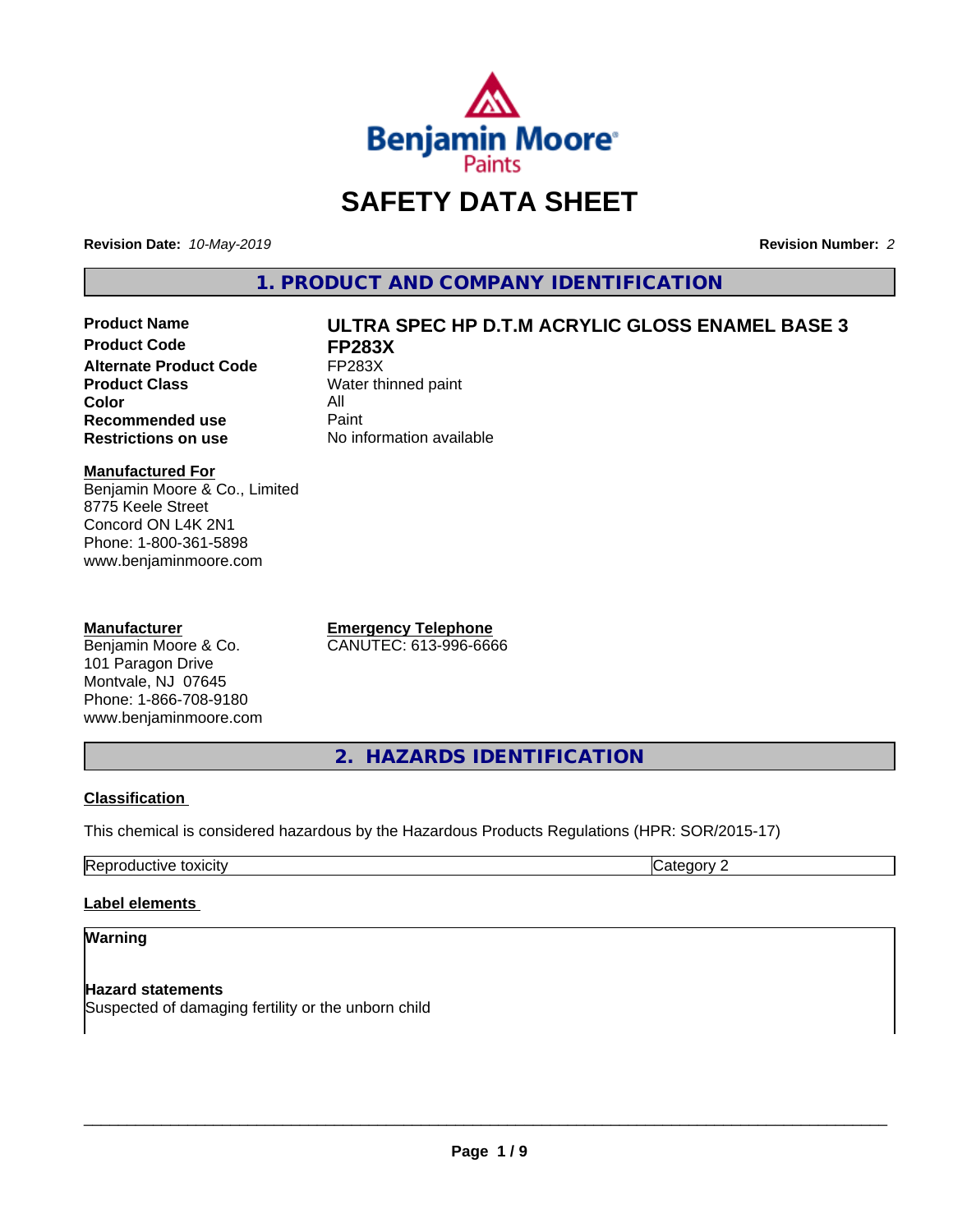

**Appearance** liquid **CODO** *Appearance liquid* **Odor** *CODO CODO* **<b>***CODO CODO CODO CODO CODO* 

#### **Precautionary Statements - Prevention**

Obtain special instructions before use Do not handle until all safety precautions have been read and understood Use personal protective equipment as required

#### **Precautionary Statements - Response**

IF exposed or concerned: Get medical advice/attention

#### **Precautionary Statements - Storage**

Store locked up

#### **Precautionary Statements - Disposal**

Dispose of contents/container to an approved waste disposal plant

#### **Other information**

No information available

### **3. COMPOSITION INFORMATION ON COMPONENTS**

| <b>Chemical name</b>                             | CAS No.    | Weight-%      | Hazardous Material<br>registry number<br>(HMIRA registry $#$ ) | Date HMIRA filed and<br>Information Review Act date exemption granted<br>(if applicable) |
|--------------------------------------------------|------------|---------------|----------------------------------------------------------------|------------------------------------------------------------------------------------------|
| Titanium dioxide                                 | 13463-67-7 | $3 - 7%$      |                                                                |                                                                                          |
| 2,2,4-trimethyl-1,3-propanediol<br>diisobutvrate | 6846-50-0  | $-5%$         |                                                                |                                                                                          |
| Zinc phosphate                                   | 7779-90-0  | - 5%          |                                                                |                                                                                          |
| Ammonia                                          | 7664-41-7  | $0.1 - 0.25%$ |                                                                |                                                                                          |

\*The exact percentage (concentration) of composition has been withheld as a trade secret

### **4. FIRST AID MEASURES**

**General Advice General Advice No hazards which require special first aid measures.** 

**Eye Contact Exercise 2.1 All 2.5 All 2.5 All 2.6 All 2.6 All 2.6 All 2.6 All 2.6 All 2.6 All 2.6 All 2.6 All 2.6 All 2.6 All 2.6 All 2.6 All 2.6 All 2.6 All 2.6 All 2.6 All 2.6 All 2.6 All 2.6 All 2.6 All 2.6 All 2.6 Al** minutes and consult a physician.

**Skin Contact** Same of the Mash off immediately with soap and plenty of water while removing all contaminated clothes and shoes.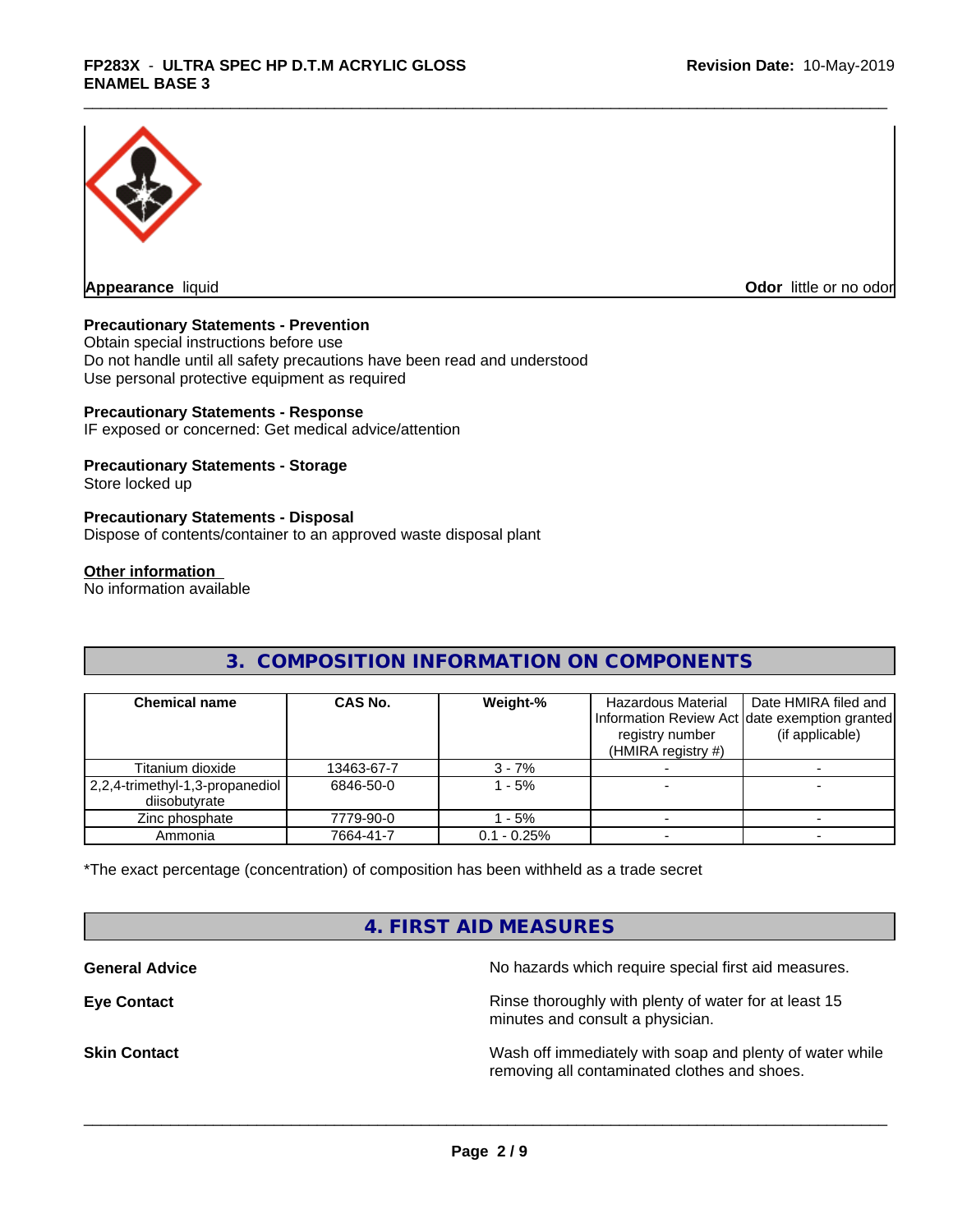| <b>Inhalation</b>                                                                | Move to fresh air. If symptoms persist, call a physician.                                                                                    |
|----------------------------------------------------------------------------------|----------------------------------------------------------------------------------------------------------------------------------------------|
| Ingestion                                                                        | Clean mouth with water and afterwards drink plenty of<br>water. Consult a physician if necessary.                                            |
| <b>Most Important Symptoms/Effects</b>                                           | None known.                                                                                                                                  |
| <b>Notes To Physician</b>                                                        | Treat symptomatically.                                                                                                                       |
|                                                                                  | 5. FIRE-FIGHTING MEASURES                                                                                                                    |
| <b>Suitable Extinguishing Media</b>                                              | Use extinguishing measures that are appropriate to local<br>circumstances and the surrounding environment.                                   |
| Protective equipment and precautions for firefighters                            | As in any fire, wear self-contained breathing apparatus<br>pressure-demand, MSHA/NIOSH (approved or equivalent)<br>and full protective gear. |
| <b>Specific Hazards Arising From The Chemical</b>                                | Closed containers may rupture if exposed to fire or<br>extreme heat.                                                                         |
| Sensitivity to mechanical impact                                                 | No                                                                                                                                           |
| Sensitivity to static discharge                                                  | No                                                                                                                                           |
| <b>Flash Point Data</b><br>Flash point (°F)<br>Flash Point (°C)<br><b>Method</b> | 250<br>121<br><b>PMCC</b>                                                                                                                    |
| <b>Flammability Limits In Air</b>                                                |                                                                                                                                              |
| Lower flammability limit:<br><b>Upper flammability limit:</b>                    | Not applicable<br>Not applicable                                                                                                             |
| <b>NFPA</b><br>Health: 1<br>Flammability: 1                                      | Instability: 0<br><b>Special: Not Applicable</b>                                                                                             |
| <b>NFPA Legend</b>                                                               |                                                                                                                                              |

- 0 Not Hazardous
- 1 Slightly
- 2 Moderate
- 3 High
- 4 Severe

*The ratings assigned are only suggested ratings, the contractor/employer has ultimate responsibilities for NFPA ratings where this system is used.*

*Additional information regarding the NFPA rating system is available from the National Fire Protection Agency (NFPA) at www.nfpa.org.*

### **6. ACCIDENTAL RELEASE MEASURES**

**Personal Precautions Precautions** Avoid contact with skin, eyes and clothing. Ensure adequate ventilation.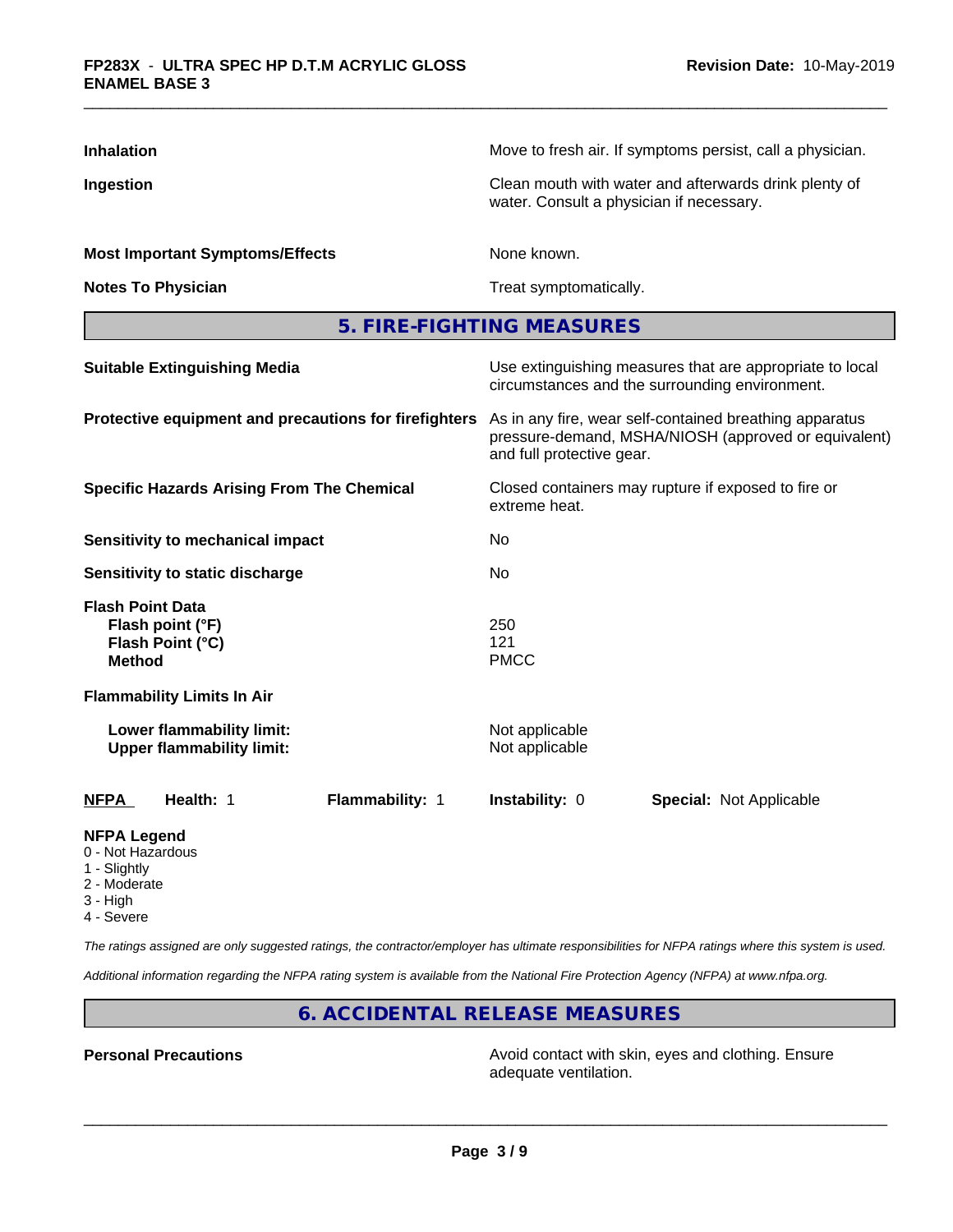**Other Information Determined Information Prevent further leakage or spillage if safe to do so.** 

**Environmental precautions** See Section 12 for additional Ecological Information.

**Methods for Cleaning Up Example 20 All 20 All 20 All 20 Soak** up with inert absorbent material. Sweep up and shovel into suitable containers for disposal.

#### **7. HANDLING AND STORAGE**

**Handling Handling Avoid contact with skin, eyes and clothing. Avoid breathing** vapors, spray mists or sanding dust. In case of insufficient ventilation, wear suitable respiratory equipment.

**Storage Keep container tightly closed. Keep out of the reach of Keep** container tightly closed. Keep out of the reach of children.

#### **Incompatible Materials Incompatible Materials No information available**

### **8. EXPOSURE CONTROLS/PERSONAL PROTECTION**

#### **Exposure Limits**

| Chemical name    | <b>ACGIH TLV</b> | <b>Alberta</b>             | <b>British Columbia</b>  | <b>Ontario</b>    | Quebec                     |
|------------------|------------------|----------------------------|--------------------------|-------------------|----------------------------|
| Titanium dioxide | 10 $mq/m3$ - TWA | 10 mg/m $3$ - TWA          | 10 mg/m $3$ - TWA        | 10 mg/m $3$ - TWA | 10 mg/m $3$ - TWAEV        |
|                  |                  |                            | $3 \text{ ma/m}^3$ - TWA |                   |                            |
| Ammonia          | 25 ppm - TWA     | 25 ppm - TWA               | 25 ppm - TWA             | 25 ppm - TWA      | 25 ppm - TWAEV             |
|                  | 35 ppm - STEL    | 17 mg/m $3$ - TWA          | 35 ppm - STEL            | 35 ppm - STEL     | 17 mg/m $3$ - TWAEV        |
|                  |                  | 35 ppm - STEL              |                          |                   | 35 ppm - STEV              |
|                  |                  | $24 \text{ ma/m}^3$ - STEL |                          |                   | $24 \text{ ma/m}^3$ - STEV |

#### **Legend**

ACGIH - American Conference of Governmental Industrial Hygienists

Alberta - Alberta Occupational Exposure Limits

British Columbia - British Columbia Occupational Exposure Limits

Ontario - Ontario Occupational Exposure Limits

Quebec - Quebec Occupational Exposure Limits

N/E - Not established

# **Personal Protective Equipment**

**Engineering Measures Ensure** Ensure adequate ventilation, especially in confined areas.

**Eye/Face Protection Safety glasses with side-shields. Skin Protection Protection Protective gloves and impervious clothing. Respiratory Protection In case of insufficient ventilation wear suitable respiratory** equipment.

**Hygiene Measures Avoid contact with skin, eyes and clothing. Remove and Avoid contact with skin, eyes and clothing. Remove and Avoid contact with skin, eyes and clothing. Remove and** wash contaminated clothing before re-use. Wash thoroughly after handling.

#### **9. PHYSICAL AND CHEMICAL PROPERTIES**

**Appearance** liquid

**Odor Odor Odor Odor Odor** *CODOR CODOR CODOR CODOR CODOR CODOR CODOR CODOR CODOR CODOR CODOR CODOR CODOR CODOR CODOR CODOR CODOR CODOR CODOR*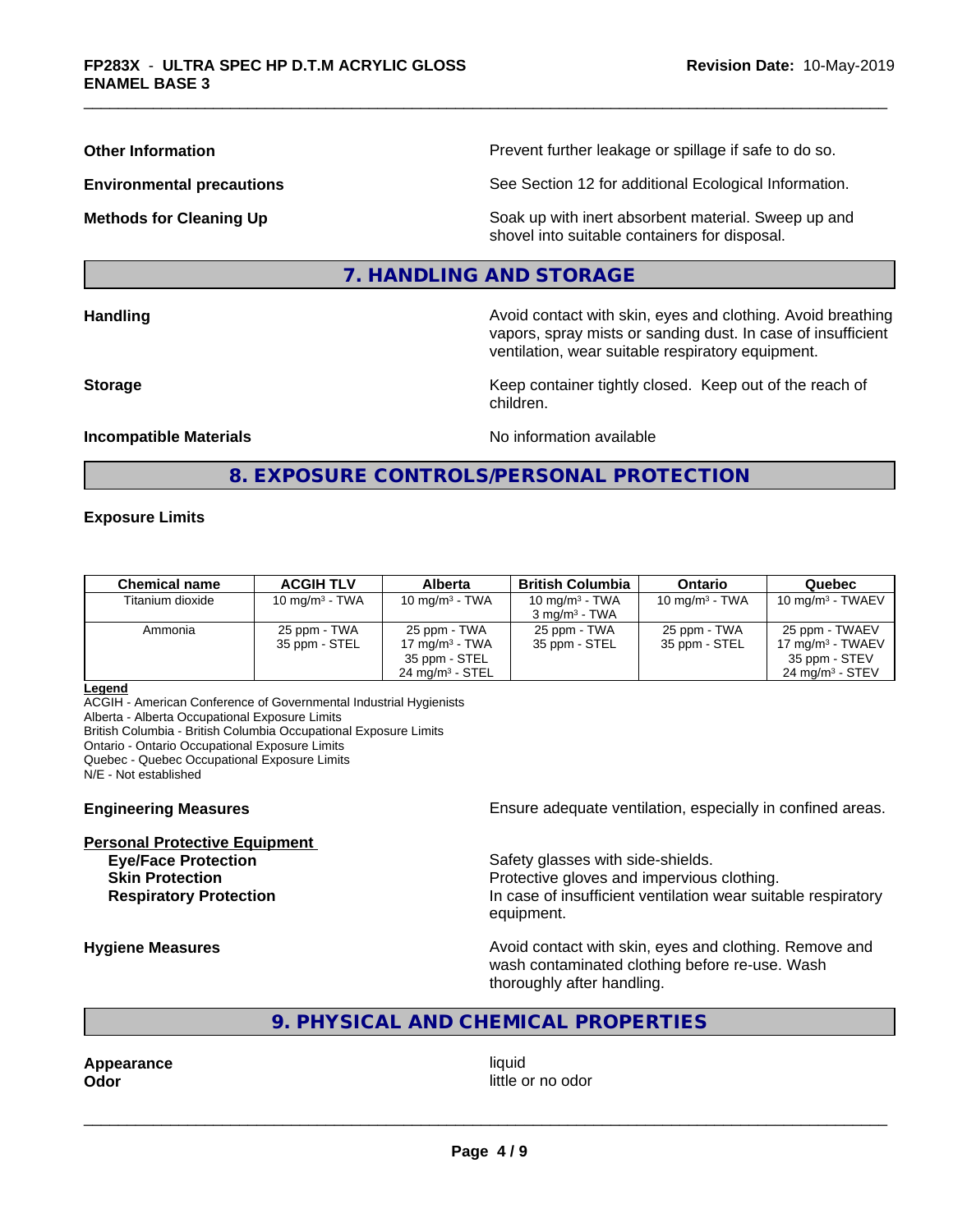**Odor Threshold**<br> **Density (Ibs/gal)**<br> **Density (Ibs/gal)**<br> **No information available**<br>  $8.8 - 9.2$ **Density (Ibs/gal)** 8.8 - 9. 2<br> **Specific Gravity** 8.8 - 1.10 **Specific Gravity**<br>pH **Viscosity (cps)** No information available **Solubility(ies)** No information available **Water solubility** No information available **Evaporation Rate No information available No information available Vapor pressure** No information available **No information** available **Vapor density**  $\blacksquare$  No information available **Wt. % Solids** 40 - 50<br> **Vol. % Solids** 35 - 45 **Vol. % Solids Wt. % Volatiles** 50 - 60 **Vol. % Volatiles VOC Regulatory Limit (g/L)** < 150 **Boiling Point (°F)** 212 **Boiling Point (°C) Freezing point (°F)** 32 **Freezing Point (°C)** 0 **Flash point (°F) Flash Point (°C)** 121 **Method** PMCC **Flammability (solid, gas)** Not applicable **Upper flammability limit:**<br> **Lower flammability limit:**<br>
Not applicable<br>
Not applicable **Lower flammability limit:**<br> **Autoignition Temperature (°F)**<br>
Mo information available **Autoignition Temperature (°F) Autoignition Temperature (°C)** No information available **Decomposition Temperature (°F)** No information available **Decomposition Temperature (°C)** No information available **Partition coefficient** and the settlement of the No information available

**No information available** 

### **10. STABILITY AND REACTIVITY**

| <b>Reactivity</b>                         | Not Applicable                           |
|-------------------------------------------|------------------------------------------|
| <b>Chemical Stability</b>                 | Stable under normal conditions.          |
| <b>Conditions to avoid</b>                | Prevent from freezing.                   |
| <b>Incompatible Materials</b>             | No materials to be especially mentioned. |
| <b>Hazardous Decomposition Products</b>   | None under normal use.                   |
| <b>Possibility of hazardous reactions</b> | None under normal conditions of use.     |

### **11. TOXICOLOGICAL INFORMATION**

#### **Product Information Information on likely routes of exposure**

**Principal Routes of Exposure Exposure** Eye contact, skin contact and inhalation.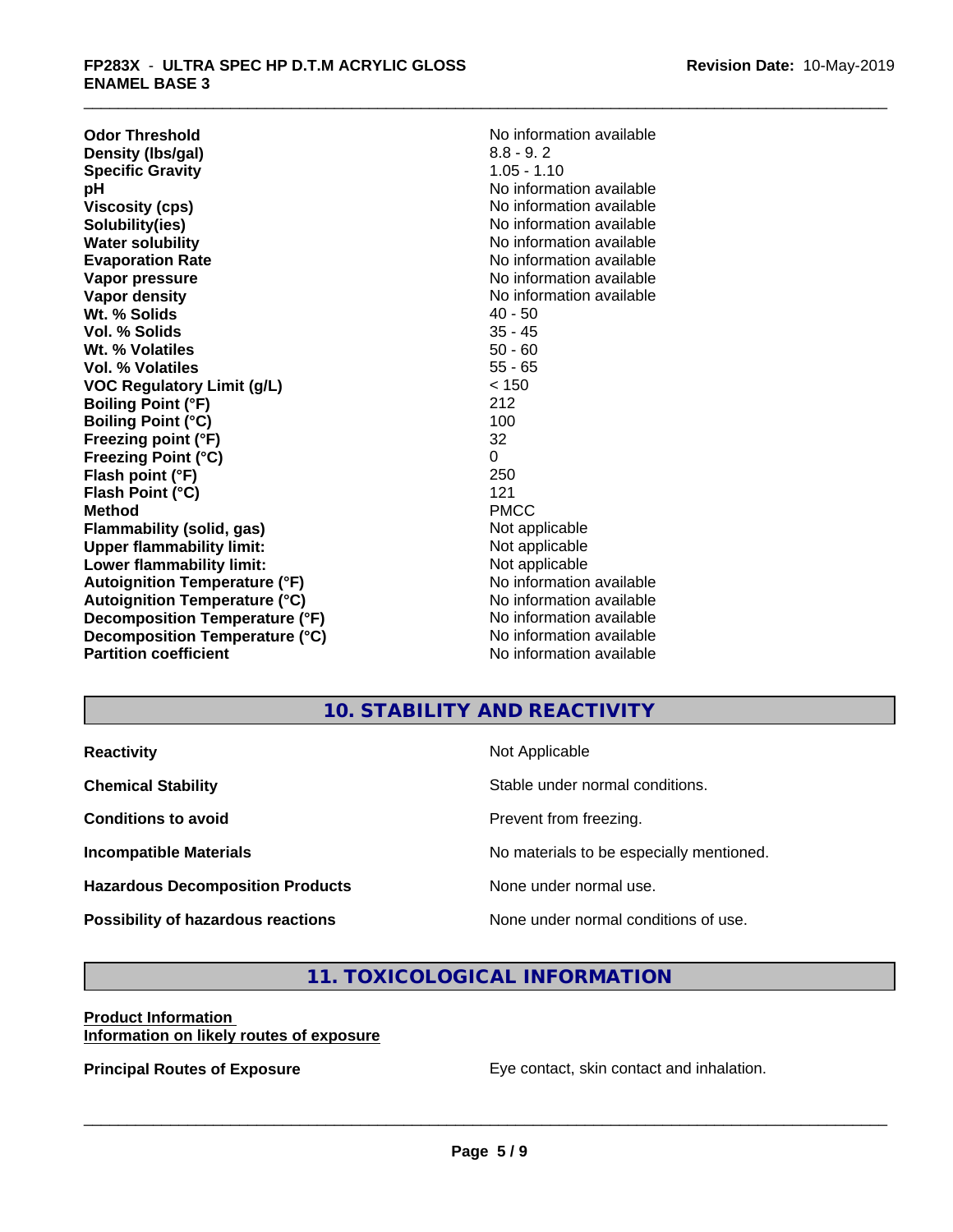| <b>Acute Toxicity</b>                                                        |                                                                                                                 |
|------------------------------------------------------------------------------|-----------------------------------------------------------------------------------------------------------------|
| <b>Product Information</b>                                                   | No information available                                                                                        |
| Symptoms related to the physical, chemical and toxicological characteristics |                                                                                                                 |
| <b>Symptoms</b>                                                              | No information available                                                                                        |
|                                                                              | Delayed and immediate effects as well as chronic effects from short and long-term exposure                      |
| Eye contact                                                                  | May cause slight irritation                                                                                     |
| <b>Skin contact</b>                                                          | Substance may cause slight skin irritation. Prolonged or<br>repeated contact may dry skin and cause irritation. |
| <b>Inhalation</b>                                                            | May cause irritation of respiratory tract.                                                                      |
| Ingestion                                                                    | Ingestion may cause gastrointestinal irritation, nausea,<br>vomiting and diarrhea.                              |
| <b>Sensitization</b>                                                         | No information available.                                                                                       |
| <b>Neurological Effects</b>                                                  | No information available.                                                                                       |
| <b>Mutagenic Effects</b>                                                     | No information available.                                                                                       |
| <b>Reproductive Effects</b>                                                  | Possible risk of impaired fertility. Possible risk of harm to<br>the unborn child.                              |
| <b>Developmental Effects</b>                                                 | No information available.                                                                                       |
| <b>Target organ effects</b>                                                  | No information available.                                                                                       |
| <b>STOT - single exposure</b>                                                | No information available.                                                                                       |
| <b>STOT - repeated exposure</b>                                              | No information available.                                                                                       |
| Other adverse effects                                                        | No information available.                                                                                       |
| <b>Aspiration Hazard</b>                                                     | No information available.                                                                                       |
|                                                                              |                                                                                                                 |

**Numerical measures of toxicity**

**The following values are calculated based on chapter 3.1 of the GHS document**

| ATEmix (oral)                 | 36101 mg/kg  |
|-------------------------------|--------------|
| <b>ATEmix (dermal)</b>        | 164881 mg/kg |
| ATEmix (inhalation-dust/mist) | 425.3 mg/L   |

#### **Component Information**

| Chemical name                                                 | Oral LD50             | Dermal LD50 | Inhalation LC50        |
|---------------------------------------------------------------|-----------------------|-------------|------------------------|
| Titanium dioxide<br>13463-67-7                                | $> 10000$ mg/kg (Rat) |             |                        |
| 2,2,4-trimethyl-1,3-propanediol<br>diisobutyrate<br>6846-50-0 | $>$ 3200 mg/kg (Rat)  |             |                        |
| Zinc phosphate<br>7779-90-0                                   | $>$ 5000 mg/kg (Rat)  |             |                        |
| Ammonia<br>7664-41-7                                          | $=$ 350 mg/kg (Rat)   |             | $= 2000$ ppm (Rat) 4 h |

#### **Carcinogenicity**

*The information below indicateswhether each agency has listed any ingredient as a carcinogen:.*

| <b>Chemical name</b> | <b>IARC</b>                         | NITO<br>NH |
|----------------------|-------------------------------------|------------|
|                      | - Possible Human Carcinogen I<br>2B |            |
| Titanium<br>dioxide  |                                     |            |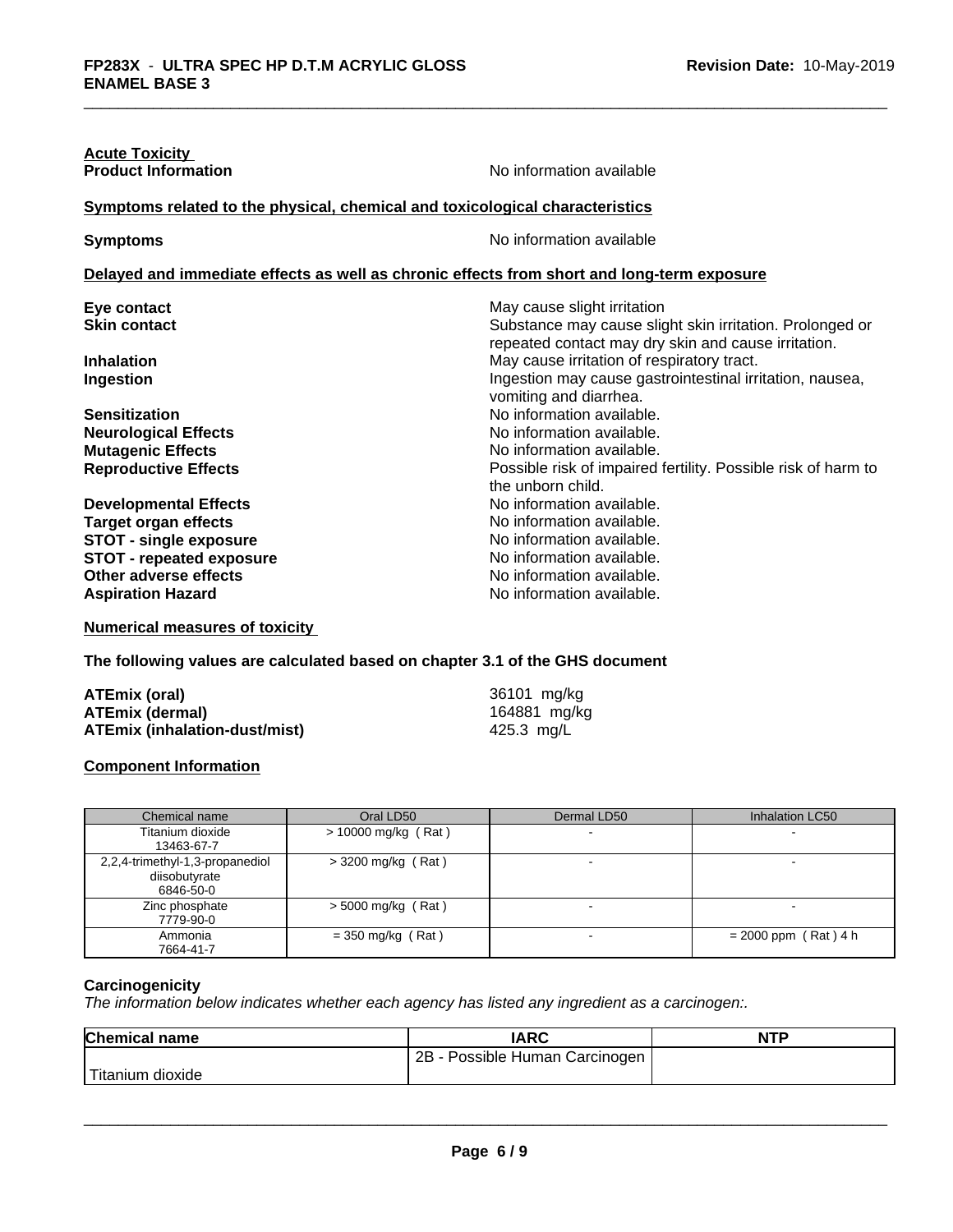• Although IARC has classified titanium dioxide as possibly carcinogenic to humans (2B), their summary concludes: "No significant exposure to titanium dioxide is thought to occur during the use of products in which titanium dioxide is bound to other materials, such as paint."

#### **Legend**

IARC - International Agency for Research on Cancer NTP - National Toxicity Program OSHA - Occupational Safety & Health Administration

**12. ECOLOGICAL INFORMATION**

### **Ecotoxicity Effects**

The environmental impact of this product has not been fully investigated.

#### **Product Information**

#### **Acute Toxicity to Fish**

No information available

#### **Acute Toxicity to Aquatic Invertebrates**

No information available

#### **Acute Toxicity to Aquatic Plants**

No information available

#### **Persistence / Degradability**

No information available.

#### **Bioaccumulation**

No information available.

#### **Mobility in Environmental Media**

No information available.

#### **Ozone**

No information available

#### **Component Information**

#### **Acute Toxicity to Fish**

Titanium dioxide  $LC50:$  > 1000 mg/L (Fathead Minnow - 96 hr.)

#### **Acute Toxicity to Aquatic Invertebrates**

No information available

#### **Acute Toxicity to Aquatic Plants**

No information available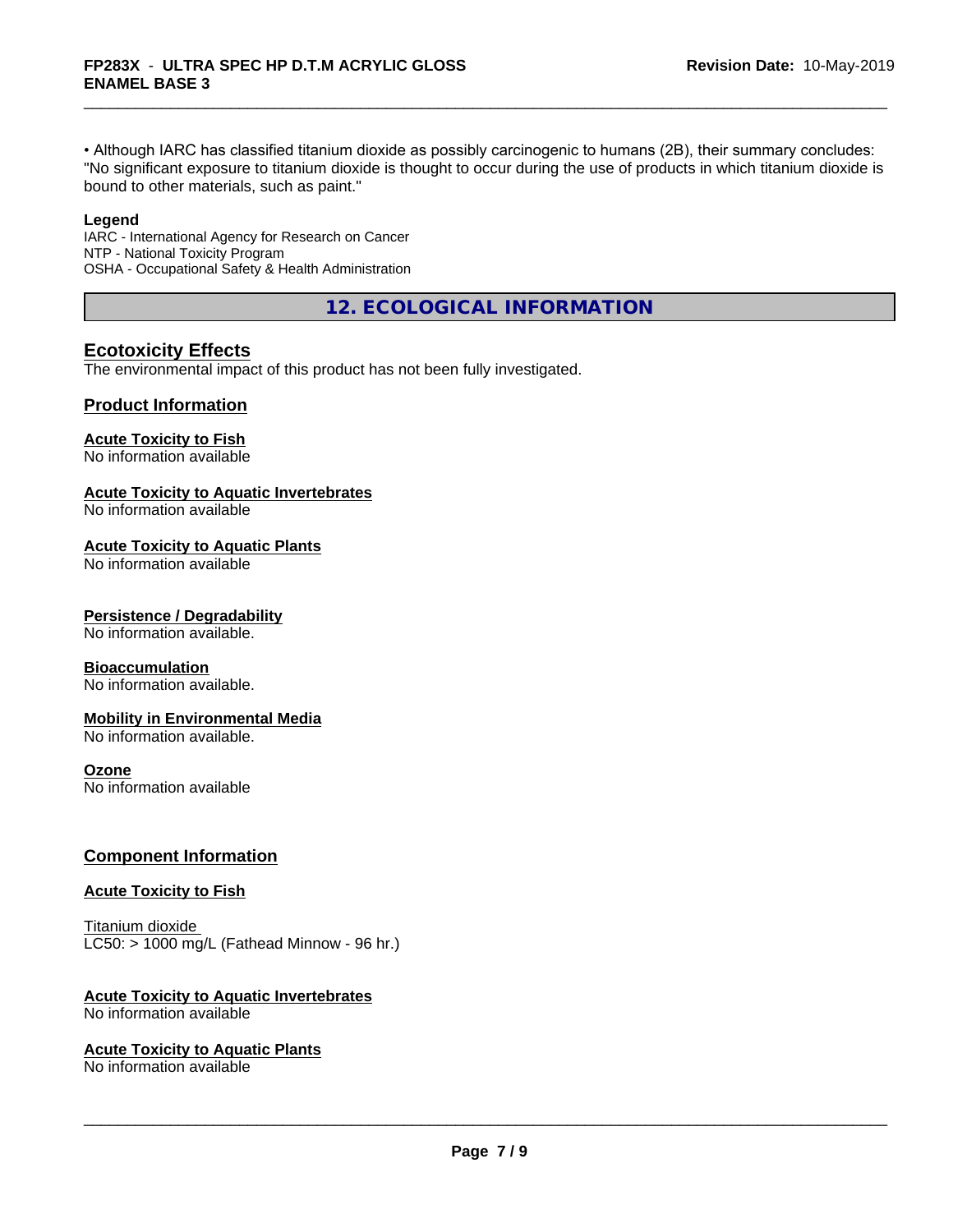### **13. DISPOSAL CONSIDERATIONS**

**Waste Disposal Method Dispose of in accordance with federal, state, provincial,** and local regulations. Local requirements may vary, consult your sanitation department or state-designated environmental protection agency for more disposal options.

#### **14. TRANSPORT INFORMATION**

**TDG** Not regulated

**ICAO / IATA** Not regulated

**IMDG / IMO** Not regulated

### **15. REGULATORY INFORMATION**

#### **International Inventories**

| <b>TSCA: United States</b> | Yes - All components are listed or exempt. |
|----------------------------|--------------------------------------------|
| <b>DSL: Canada</b>         | Yes - All components are listed or exempt. |

#### **National Pollutant Release Inventory (NPRI)**

#### **NPRI Parts 1- 4**

This product contains the following Parts 1-4 NPRI chemicals:

| Chemical name | CAS No.   | Weight-%       | <b>NPRI Parts 1-4</b> |  |
|---------------|-----------|----------------|-----------------------|--|
| Ammonia       | 7664-41-7 | $-0.25%$<br>◡. | ∟isted                |  |

#### **NPRI Part 5**

This product contains the following NPRI Part 5 Chemicals:

*None*

#### **WHMIS Regulatory Status**

This product has been classified in accordance with the hazard criteria of the Hazardous Products Regulations (HPR) and the SDS contains all the information required by the HPR.

**16. OTHER INFORMATION**